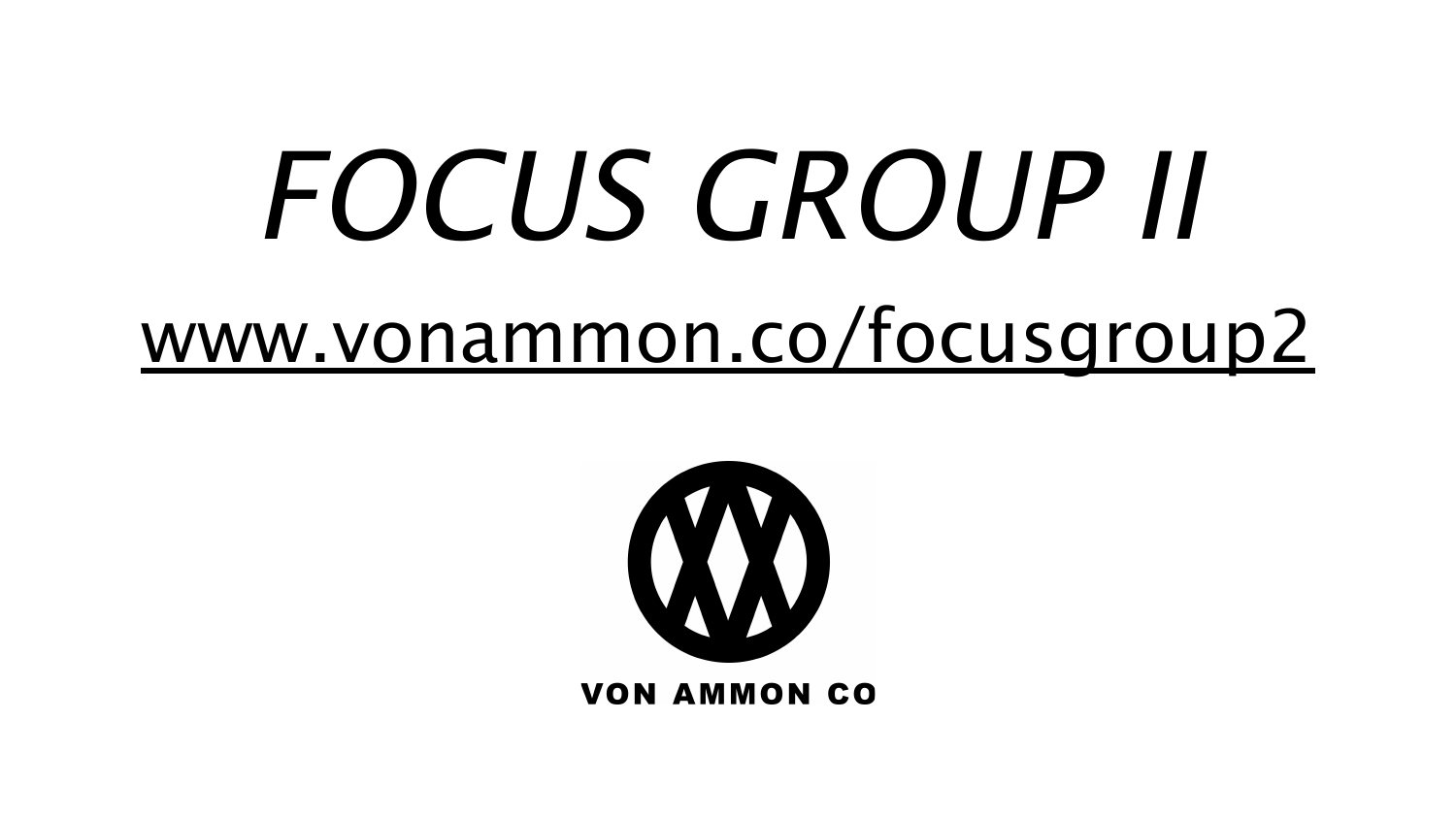FOCUS GROUP II: PARATEXTS Opening 18 April 2020 von ammon co. Washington DC (?)

Darren Bader Alex Bag Beth Collar Catharine Czudej Violet Dennison Tony Hope Parker Ito Jacob Kassay Helmut Lang Kayode Ojo Tabor Robak Timur Si-Qin Wickerham and Lomax Jason Yates et al.

von ammon co. is pleased to announce a fully online group exhibition of video works by gallery artists and special guests. Most of the artists associated with the gallery maintain consistent video and new media practices; this exhibition will provide a new context to show a large number of video works without the normal constraints of physical space.

It came and scooped out all of the chapters of the book. All that remained was paratext—the dedications, the titles, the epigraphs, the footnotes, the prefaces, the afterwords, the indexes. It raided the treasuries of all the bullion and we suddenly all began to exchange IOUs.

The videos were always infectious and polluted the silent spaces—containment was always the great contingency when they were included. Something we remember: putting sullied headphones over our skulls with impunity. Ensconcing a section of prized floorspace with sheetrock to muffle the haunt of a video loop. They were parasitic—haunting flatscreens until we tired of them, sometimes burning their afterimage with their hot plasma. And—most fearfully—they were contagious: capable of multiplicity, able to be truly flat in a system that praises the oblique—whether via its praise of paratext (this press release being no exception) or its belief in places, or: its belief in discrete objects in places—objects displayed obliquely. The promise of multiplicity's failure. FOCUS GROUP II is flat and the videos do not infect their surroundings—a few dozen pixels of distancing between each non-oblique rectangle—and are ubiquitously nowhere. Each work has been selected in its abundance of contained paratexts, and each is a paean and prologue to all that has been indefinitely postponed.

FOCUS GROUP II is a sequel to FOCUS GROUP, a group exhibition that began at the end of 2019 and ended in 2020. FG2 is the second group show at von ammon co.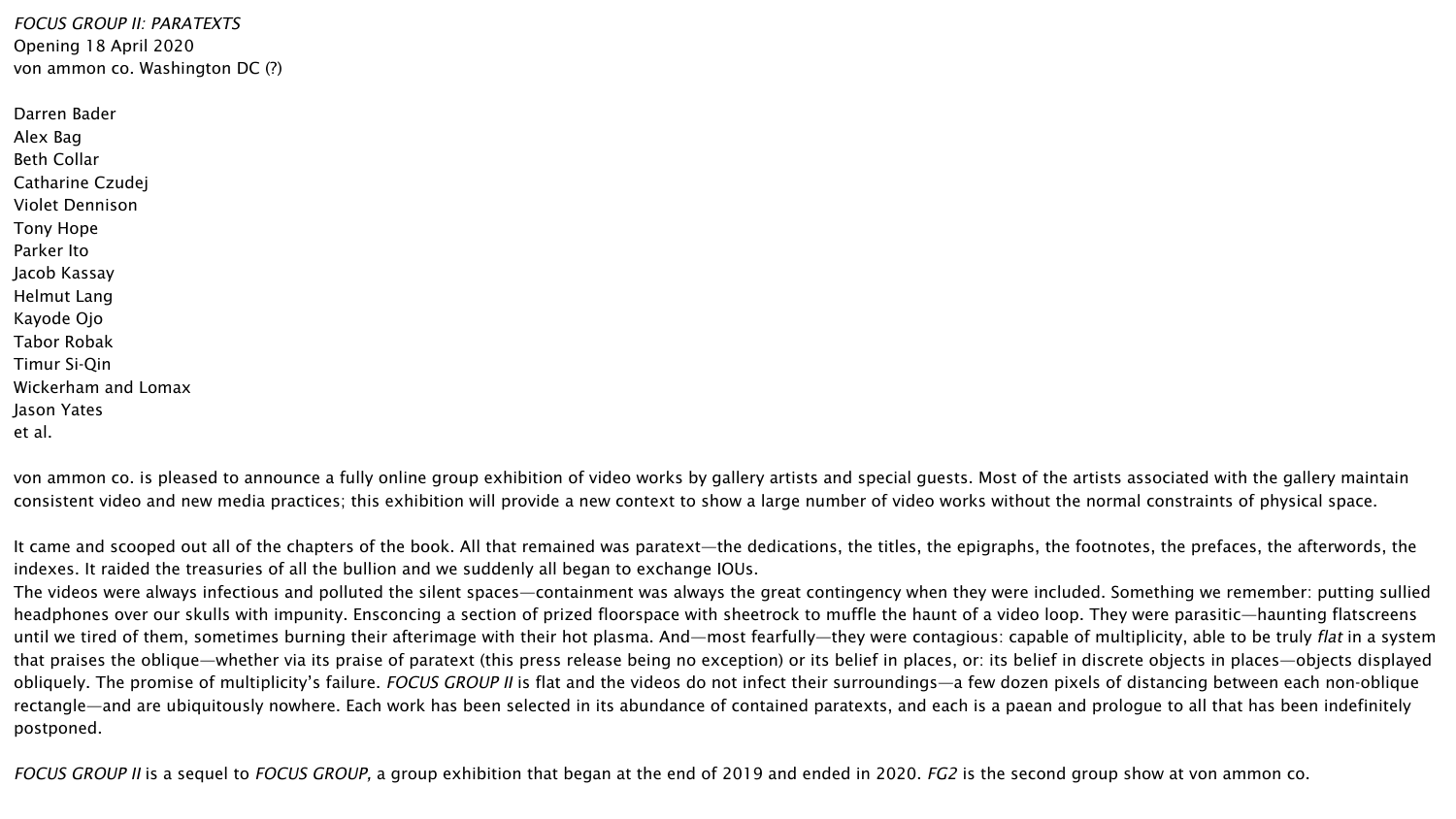## **Violet Dennison**

HIDE (Succession), 2016-2020 05:09 min, HD video shot on "Patrol Eyes" police body camera, sound



**Darren Bader** video file (BTD) 3:52 min, color, sound

**Parker Ito** #6, 2013-2017 3:36 min, color, sound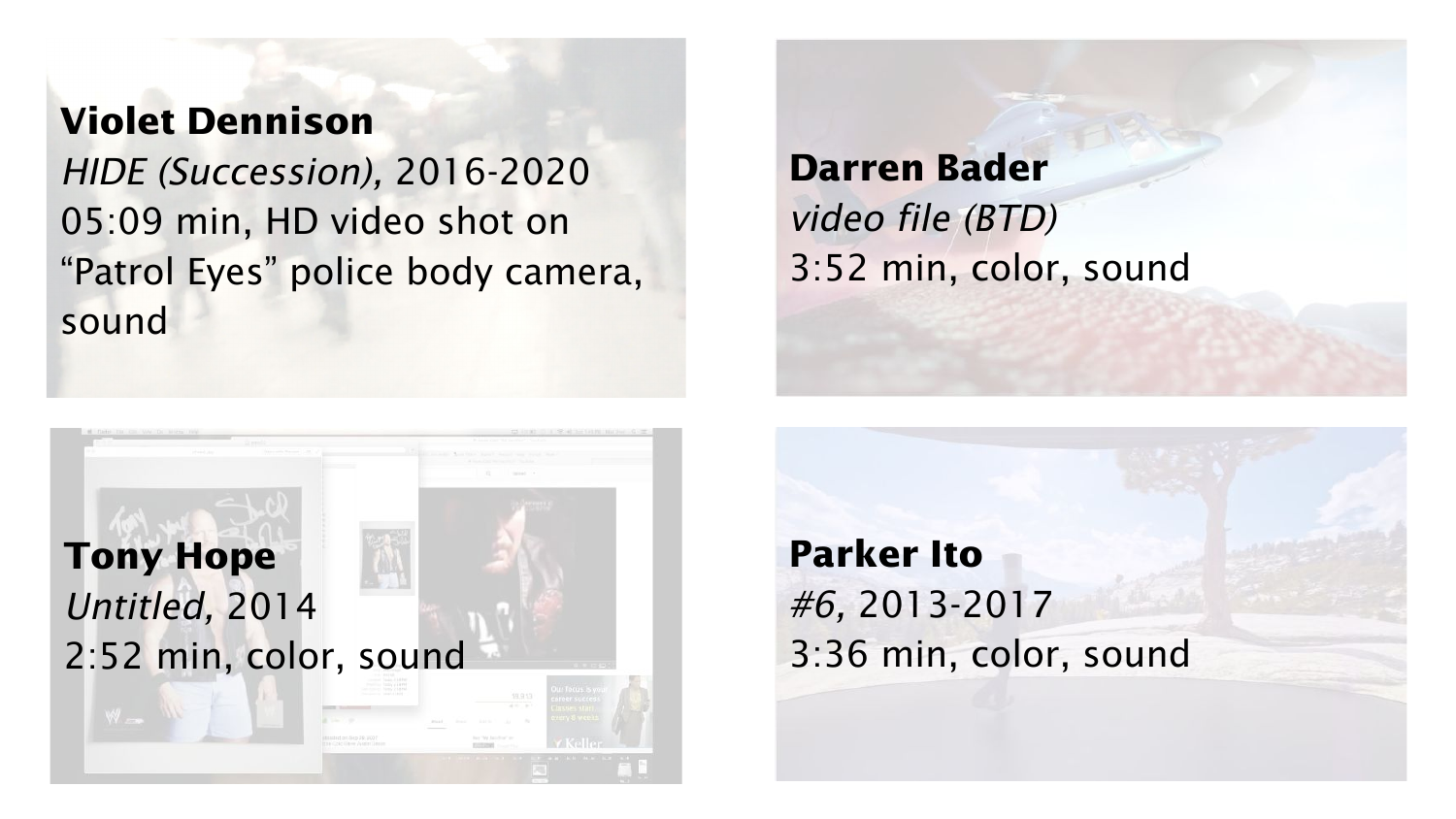**Beth Collar** Island of the Dead, 2014 28:15 min, color, sound

**Timur Si-Qin** Campaign for a New Protocol 2020 12:00 min, color, sound

**Jacob Kassay** Untitled, 2017 99:27 min, color, sound **Alex Bag** Le Curieux et Cruel Vie Du La Salmonellapod, 2000 11:48 min, color, sound

**LOADED WITH SEXUALITY**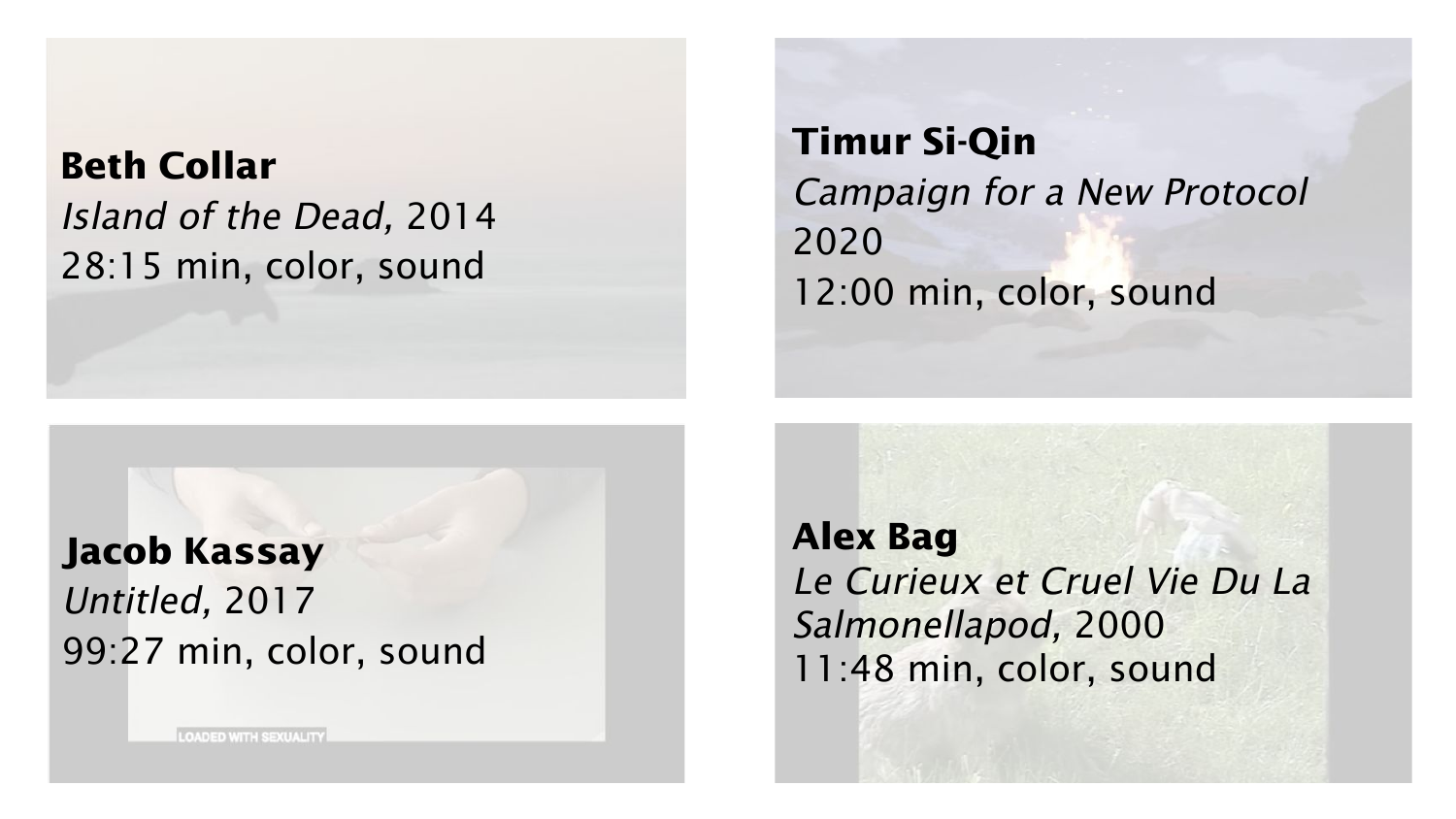**Wickerham & Lomax** Whales SPF 50, 2018 6:53 min, color, sound

**Tabor Robak** Algos, 2013 16:52 min, color, no sound



## **Helmut Lang**

something to think about, 2011 00:55 min, b&w, no sound